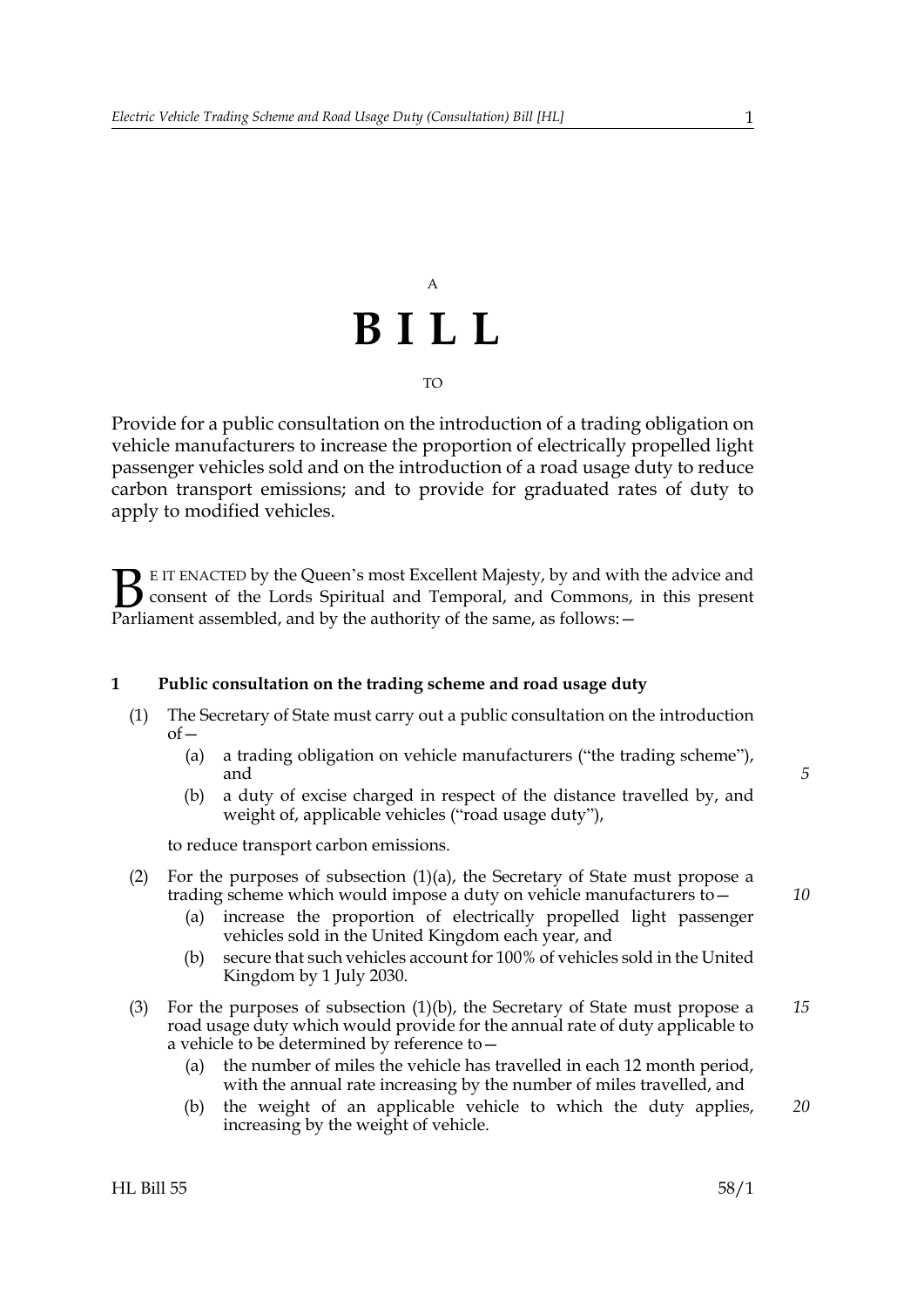- (4) As part of the public consultation under this section, the Secretary of State must consult—
	- (a) vehicle manufacturers,
	- (b) environmental groups,
	- (c) relevant consumer groups,
	- (d) relevant public bodies, and
	- (e) any other persons the Secretary of State deems appropriate.
- (5) The Secretary of State must begin the consultation within six months of this Act coming into force and the consultation must be completed within six months of its commencement.
- (6) The Secretary of State must lay a report before both Houses of Parliament on the outcome of the public consultation within two months after the conclusion of the consultation, including any recommendations for implementing the trading scheme and road usage duty.

#### **2 Modified vehicles: graduated rates of duty**

- (1) The Vehicle Excise and Registration Act 1994 is amended as follows.
- (2) In paragraph 1A (vehicles to which this Part applies) of Schedule 1, for subsection (5) substitute—
	- "(5) If a vehicle is modified after its first registration under this Act or under the law of a country or territory outside the United Kingdom—
		- (a) any change in status as such a vehicle, and
		- (b) any change in the applicable CO2 emissions figure,
		- are to apply in accordance with this Part of this Schedule."

## **3 Interpretation**

In this Act—

- "light passenger vehicles " means a vehicle within Category M1 of Annex II to Directive 2007/46/EC (vehicle designed and constructed primarily for the carriage of passengers and comprising no more than 8 seats in addition to the driver's seat);
- "vehicle manufacturers" means any body which produces light passenger vehicles sold as new in dealerships in the United Kingdom. *30*

### **4 Extent, commencement and short title**

- (1) This Act extends to England and Wales, Scotland and Northern Ireland.
- (2) This Act comes into force on the day on which it is passed.
- (3) This Act may be cited as the Electric Vehicle Trading Scheme and Road Usage Duty (Consultation) Act 2020. *35*

*5*

*10*

*15*

*20*

*25*